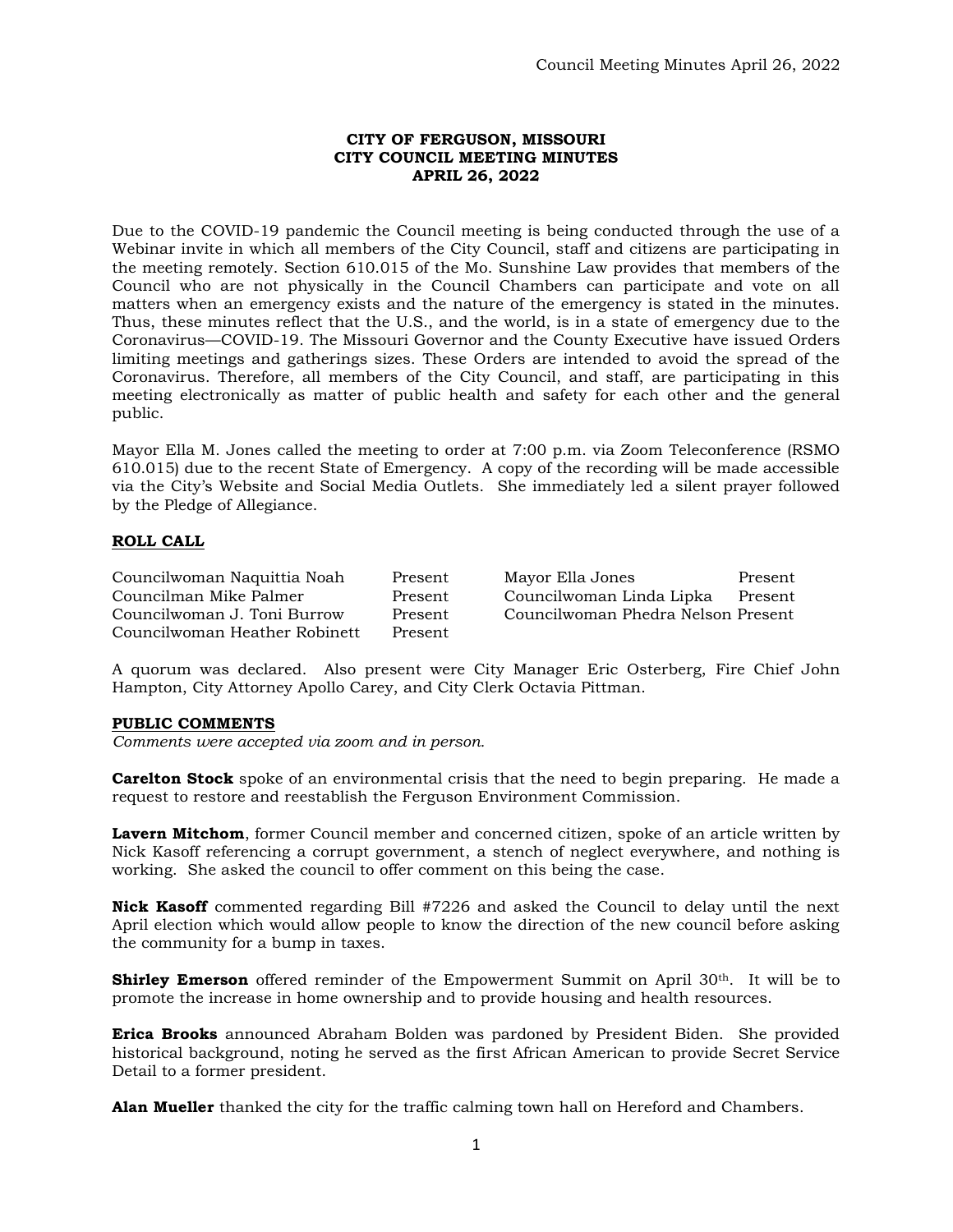**Gerry Noll**, representing CRB, spoke of the recently issued monitors report regarding community policing and encouraged others to review. He also noted the next CRB meeting will be held on May 2nd via zoom.

# **MANAGER'S REPORT**

# **COVID Update – Chief John Hampton**

Chief Hampton noted a 60% increase in positive cases, however it has not yet impacted hospitals. He announced that the City and County are working together to provide helpful information and encouraged the continued practice of safety measures.

Council asked that FD begin providing an overview of department activity.

# **Community Policing Update – Chief Frank McCall**

Chief McCall provided a staffing update noting there are 31 certified officers on staff, this include multiple undergoing on street training as well as in the academy. He also provided an overview of the onboarding process noting that there are a couple underway.

Council discussed mini bike regulations, commercial vehicles in residential areas, proactive towing of abandoned and derelict vehicles and the current amount of K-9s (3) and requested a report explaining the cost to maintain.

**City Manager Osterberg** provided an update regarding the traffic meeting. He thanked attendees and noted the engineer will review the feedback provided and return to the city. He also announced the 1st ARPA report deadline this week; the next reporting takes place annually in April and should include allocations. In response to Council inquiries, he explained the ESDT Commission requirements.

# **SPECIAL PRESENTATION**

# **Annual Twilight Run – Dwayne James**

Mr. James announced the 13<sup>th</sup> annual Twilight Run and free concert on May 14<sup>th</sup>. There are multiple run options to include 1 mile, 5K, FTR 13.1, 10K, as well as a virtual option. While this year's event will be an evening run, they have reverted back to the previous route used and notifications are going out for awareness. Partnerships were announced and he requested from the city: assistance from Public Works, Police, Fire, and Parks and Rec as well as the room rentals at the community center, use of the city's insurance, approval to place signs in the right of way and waiving of permit fees. Funds raised are returned to beneficiaries; that amount varies. Registration is open, volunteers are needed and all are invited to enjoy the free concert.

# **PUBLIC HEARING**

**None**

#### **CONSENT AGENDA**

# **CITY COUNCIL MEETING MINUTES Special Meeting Minutes: [March 3, 2022;](http://www.fergusoncity.com/DocumentCenter/View/5797/Council-special-meeting-minutes-030322) [March 22, 2022](http://www.fergusoncity.com/DocumentCenter/View/5798/Council-special-meeting-minutes-032222)**

Motion was made by Councilwoman Lipka and seconded by Councilwoman Nelson to approve meeting minutes as presented. Unanimous vote in favor taken; **MOTION PASSED.** 

# **BOARD/ COMMISSION MEETING MINUTES None**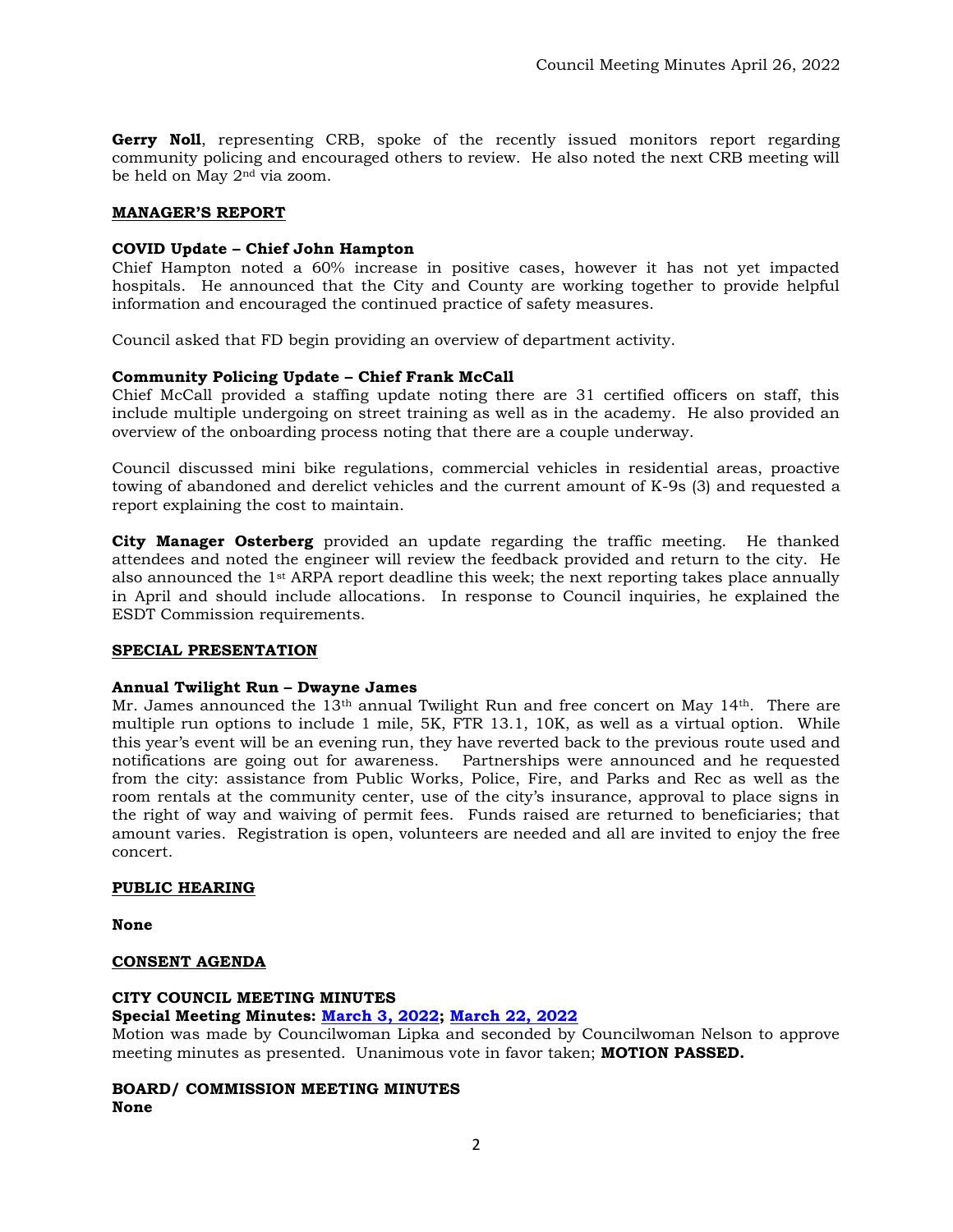#### **APPOINTMENTS**

#### **Redistricting Commission**

Mayor Jones announced the vacancy caused by the recent resignation and appointed **Mike Salant** to the **Redistricting Commission** to fill an unexpired term.

A motion was made by Councilwoman Lipka and seconded by Councilwoman Burrow to appoint **Mike Lonero** to **FNIP** to fill an unexpired term (2024). Unanimous vote in favor taken; **MOTION PASSED.** 

Motion was made y Councilwoman Lipka and seconded by Councilwoman Burrow to appoint **Lizzie Lonero** to **FSBD** to fill an unexpired term. Unanimous vote in favor; **MOTION PASSED.** 

#### **REQUESTS**

#### **Liquor License Approval - Family Dollar – 1120 N. Florissant Rd (New)**

Clerk Pittman announced the representative was unable to attend and as such have requested a delay in approval. Motion was made by Councilwoman Robinett and seconded by Councilwoman Noah to postpone the license approval till the next meeting. Unanimous vote in favor taken; **MOTION PASSED.** 

**PROCLAMATIONS None**

#### **RESOLUTIONS**

#### **[Resolution No. 2022-15](https://www.fergusoncity.com/DocumentCenter/View/5780/Resolution-No-2022-15-Citywide-IP-Camera-Solution) – A Resolution Selecting A Professional Services Contractor For Citywide IP Camera Solution, Awarding The Contract To Said Contractor, And Authorizing The City Manager To Execute The Contract On Behalf Of The City**

Without objection, Resolution #2022-15 was introduced by Council Present and Attorney Harding provided the reading. Discussion was held and it was reported that the equipment included is per regulations. Motion was made by Councilwoman Robinett and seconded by Councilwoman Lipka to approve Resolution #2022-15. **ROLL CALL:** Councilwoman Noah – aye; Councilman Palmer – aye; Councilwoman Burrow – aye; Councilwoman Robinett – aye; Mayor Jones – aye; Councilwoman Lipka – aye; Councilwoman Nelson – aye; **MOTION PASSED.**

#### **[Resolution No. 2022-17](https://www.fergusoncity.com/DocumentCenter/View/5794/Resolution-No-2022-17-Fireworks---JM-Display) – A Resolution Selecting A Contractor For The Fireworks Display At The 4th Of July Celebration, Awarding The Contract To Said Contractor, And Authorizing The City Manager To Execute The Contract On Behalf Of The City**

Without objection, Resolution #2022-17 was introduced by Council Present and Attorney Harding provided the reading. Discussion was held regarding the cost increase. Councilwoman Lipka made a motion to amend the resolution to contract for 1 year and to remove the 5% option. Motion seconded by Councilwoman Burrow. Motion was made by Councilwoman Lipka and seconded by Councilwoman Burrow to approve the amended Resolution #2022-17. **ROLL CALL:** Councilwoman Noah – aye; Councilman Palmer – aye; Councilwoman Burrow – aye; Councilwoman Robinett – aye; Mayor Jones – aye; Councilwoman Lipka – aye; Councilwoman Nelson – aye; **MOTION PASSED.**

# **[Resolution No. 2022-18](https://www.fergusoncity.com/DocumentCenter/View/5795/Resolution-No-2022-18-9315-W-Florissant-Rd-Demo-amended) – A Resolution Selecting A Contractor For The Demolition Of 9315 W. Florissant Road, Awarding The Contract To Said Contractor, Amending The Previous Resolution 2022-09, And Authorizing The City Manager To Execute The Contract On Behalf Of The City**

Without objection, Resolution #2022-18 was introduced by Council Present and Attorney Harding provided the reading. Motion was made by Councilwoman Robinett and seconded by Councilwoman Nelson to approve Resolution #2022-18. **ROLL CALL:** Councilwoman Noah –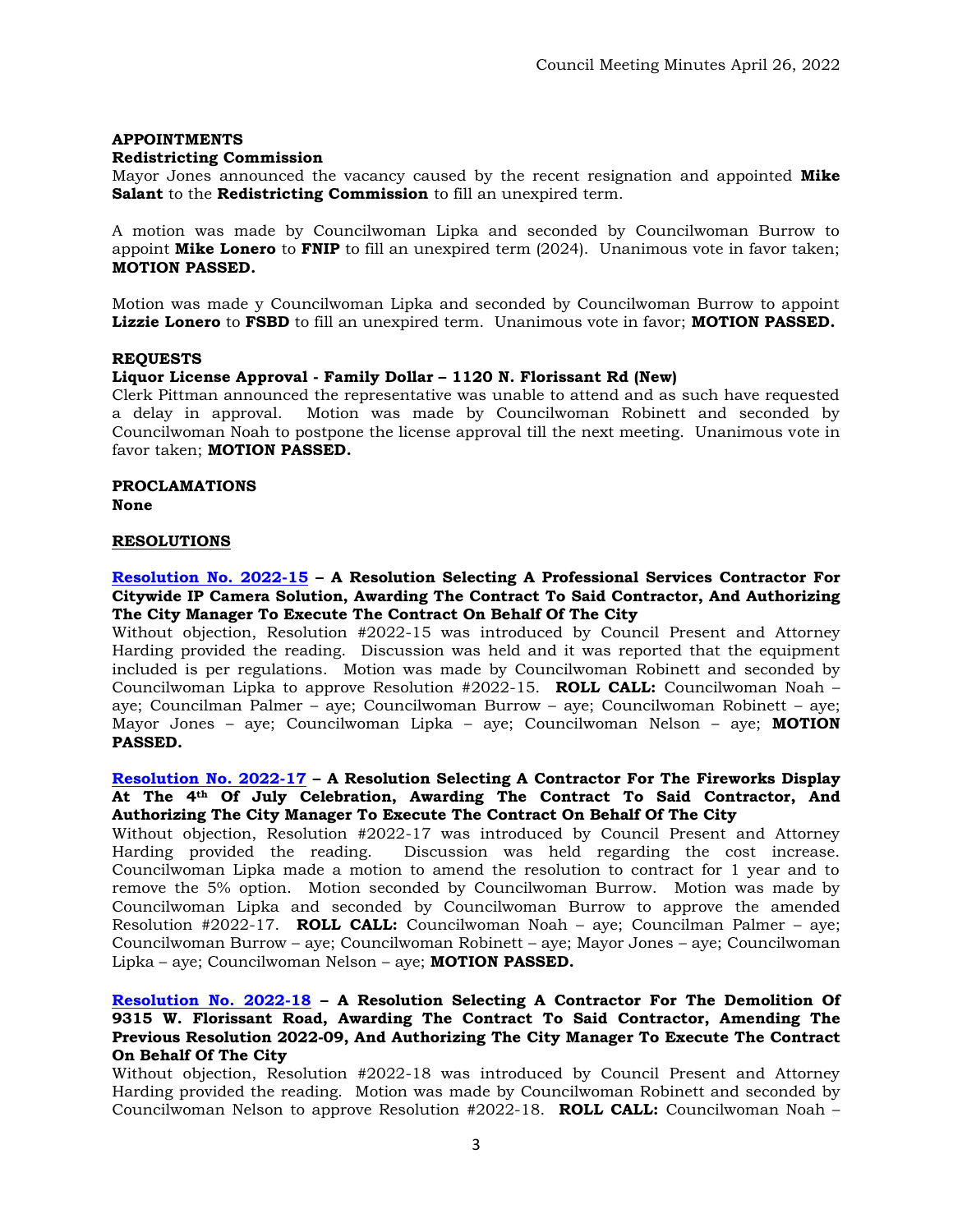aye; Councilman Palmer – aye; Councilwoman Burrow – aye; Councilwoman Robinett – aye; Mayor Jones – aye; Councilwoman Lipka – aye; Councilwoman Nelson – aye; **MOTION PASSED.**

# **BILLS REQUIRING FIRST READING**

**[Bill No. 7226](https://www.fergusoncity.com/DocumentCenter/View/5796/Bill-No-7226-2022-xxxx-PROP-U-local-use-tax) – An Ordinance Of The City Of Ferguson, Missouri, Imposing A Use Tax For General Revenue Purposes At The Rate Of Two Percent (2%) On The Privilege Of Storing, Using Or Consuming Within The City Any Article Of Tangible Personal Property Pursuant To The Authority Granted By And Subject To The Provisions Of Sections 144.600 Through 144.761 RSMO.; Such Use Tax To Be Primarily Used By The City Of Ferguson To Support The General Operations Of The City Of Ferguson, Including The Retention And Attraction Of Public Safety And Other Employees; Providing For The Use Tax To Be Repealed, Reduced Or Raised In The Same Amount As Any City Sales Tax Is Repealed, Reduced Or Raised; And Providing For Submission Of The Proposal To The Qualified Voters Of The City For Their Approval At The State Primary Election Called And To Be Held In The City Of Ferguson On August 2, 2022**

Without Objection, Bill No 7226 was introduced by Council Present and Attorney Harding providing the title only reading. Discussion ensued regarding the need for an opportunity to gather and disseminate information and Councilwoman Burrow made a motion to postpone the issue till the April election. Motion seconded by Councilwoman Robinett. **ROLL CALL:**  Councilwoman Noah – nay; Councilman Palmer – aye; Councilwoman Burrow – aye; Councilwoman Robinett – aye; Mayor Jones – nay; Councilwoman Lipka – nay; Councilwoman Nelson – nay; **MOTION FAILED.**

# **BILLS REQUIRING SECOND READING**

**None**

# **UNFINISHED BUSINESS**

**None**

# **NEW BUSINESS**

Councilwoman Noah recalled previous attempts and asked the Council to consider a workshop to discuss the consolidation of boards and commission. Others noted the need to revisit the SOP as well as the City Manager's strategic plan. We will look to schedule workshops in the fall.

# **MISCELLANEOUS**

**Councilwoman Noah** welcomed the new Parks and Rec employee and state Southwest Ferguson is looking to continue their neighborhood meetings on the 4th Monday of each month. She noted the meetings of Forestwood as well as NorthHills. She also announced the Farmer's market will open May 7th.

**Councilman Palmer** encouraged residents to serve on boards and the neighborhood associations. She also thanked the parks department for their service and programming.

**Councilwoman Burrow** commented that the city cannot work without the help of citizens. She added that the council will be looking to amend the rules allowing citizens to serve on multiple boards. She also thanked the city and residents for condolences during the loss of her sister and other members this year.